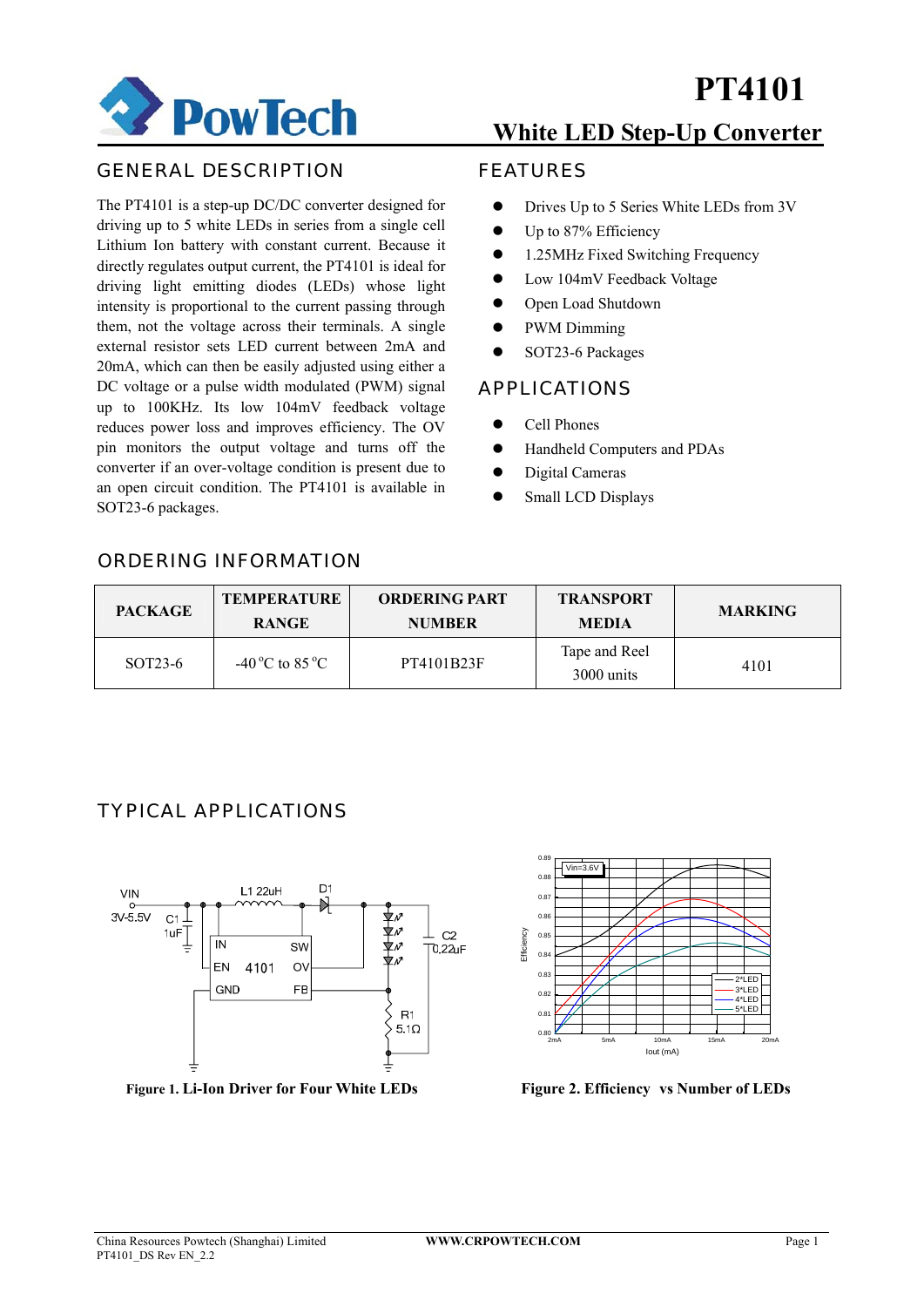

## **PT4101**

## **White LED Step-Up Converter**

### PIN ASSIGNMENT



### PIN DESCRIPTION

| <b>SOT</b>     | <b>PIN</b>            |                                                                                     |  |  |
|----------------|-----------------------|-------------------------------------------------------------------------------------|--|--|
| Pin No.        | <b>NAMES</b>          | <b>DESCRIPTION</b>                                                                  |  |  |
|                | <b>SW</b>             | Power Switch Output. Connect the inductor and the blocking Schottky diode to SW.    |  |  |
| $\overline{2}$ | <b>GND</b>            | Ground                                                                              |  |  |
| 3              | FB.                   | Feedback input pin. The reference voltage at this pin is 104mV. Connect the cathode |  |  |
|                |                       | of the lowest LED to FB and a current sense resistor between FB and GND.            |  |  |
| $\overline{4}$ | EN                    | Enable pin. A high input at EN enables the device and a low input disables the      |  |  |
|                |                       | devices. When not used, connect EN to the input source for automatic startup.       |  |  |
| 5              | $\overline{\text{O}}$ | Over Voltage Input. OV measures the output voltage for open circuit protection.     |  |  |
|                |                       | Connect OV to the output at the top of the LED string.                              |  |  |
| 6              | IN                    | Input Supply Pin. Must be locally bypassed.                                         |  |  |

### ABSOLUTE MAXIMUM RATINGS (Note 1)

| <b>SYMBOL</b> | <b>ITEMS</b>                                | <b>VALUE</b>           | <b>UNIT</b>   |
|---------------|---------------------------------------------|------------------------|---------------|
| $V_{IN}$      | Input Voltage                               | $-0.3 \sim 6$          |               |
| $V_{SW}$      | Voltage at SW Pin                           | $-0.5 \sim 25$         |               |
| $V_{IO}$      | All Other I/O Pins                          | $GND-0.3$ to $VDD+0.3$ |               |
| $P_{DMAX}$    | Power Dissipation (Note 2)                  | Internally Limited     | W             |
| $P_{TR1}$     | Thermal Resistance, SOT-23-6, $\Theta_{IA}$ | 220                    | $\degree$ C/W |
| <b>Tstg</b>   | Storage Temperature                         | $-55$ to 150           | $^{\circ}$ C  |
| Tsolder       | Package Lead Soldering Temperature          | $260^{\circ}$ C, 10s   |               |
|               | ESD Susceptibility (Note 3)                 | 3                      | kV            |

### RECOMMANDED OPERATING RANGE (Note 1)

| <b>SYMBOL</b>     | <b>ITEMS</b>                 | <b>VALUE</b>          | <b>UNIT</b> |
|-------------------|------------------------------|-----------------------|-------------|
| $\rm V_{IN}$      | VIN Supply Voltage           | 3 to 5.5              |             |
| $\rm{V}_{\rm SW}$ | Output Voltage               | $V_{\text{IN}}$ to 20 |             |
| LOPT.             | <b>Operating Temperature</b> | $-40$ to $+85$        |             |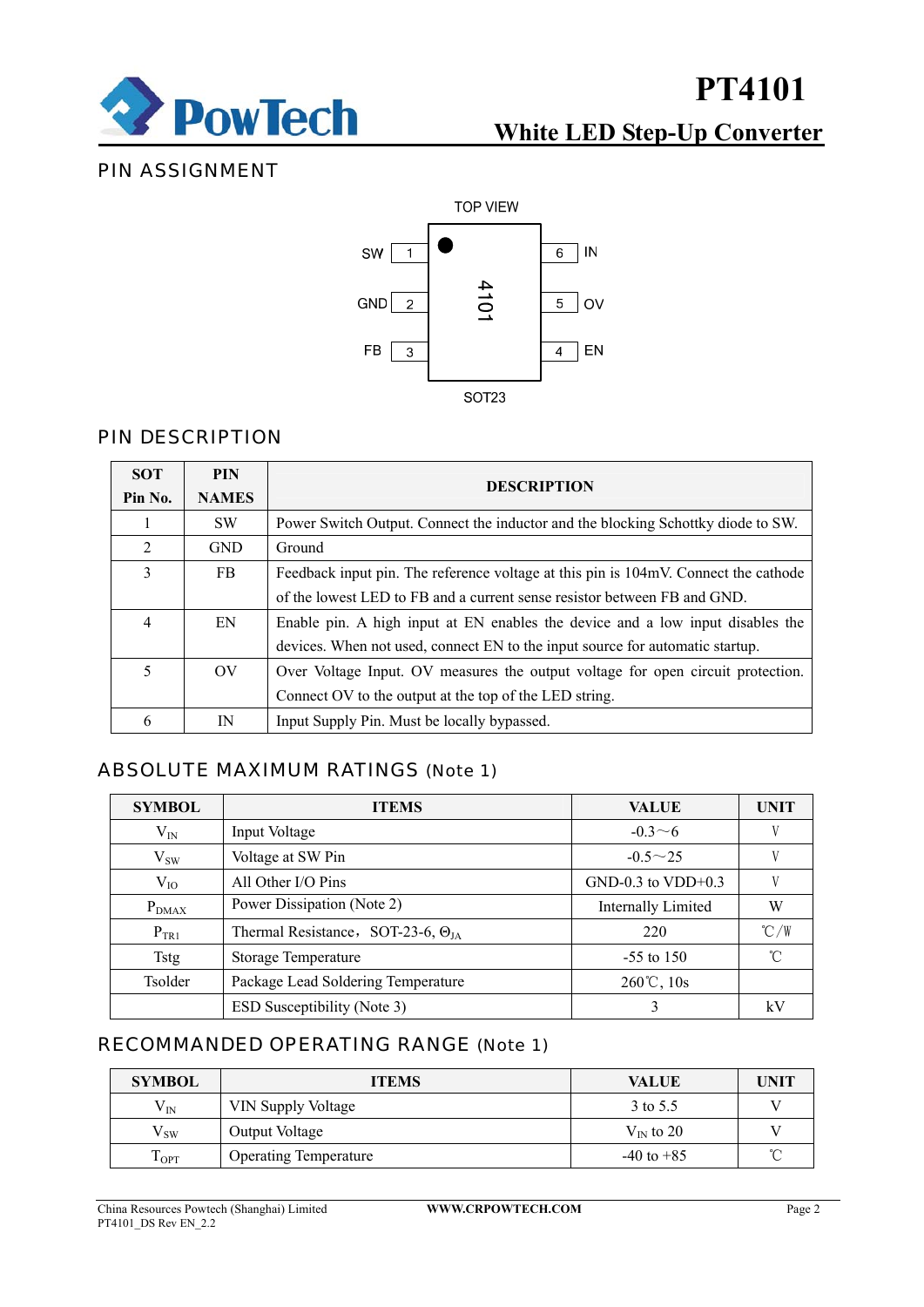

# **PT4101**

### **White LED Step-Up Converter**

**Note 1:** Absolute Maximum Ratings indicate limits beyond which damage to the device may occur. Recommended Operating Range indicates conditions for which the device is functional, but do not guarantee specific performance limits. Electrical Characteristics state DC and AC electrical specifications under particular test conditions which guarantee specific performance limits. This assumes that the device is within the Operating Range. Specifications are not guaranteed for parameters where no limit is given, however, the typical value is a good indication of device performance.

Note 2: The maximum power dissipation must be derated at elevated temperatures and is dictated by T<sub>JMAX</sub>, θ<sub>JA</sub>, and the ambient temperature T<sub>A</sub>. The maximum allowable power dissipation is  $P_{DMAX} = (T_{JMAX} - T_A)/\theta_{JA}$  or the number given in Absolute Maximum Ratings, whichever is lower.

**Note 3:** Human body model, 100pF discharged through a 1.5kΩ resistor.

### ELECTRICAL CHARACTERISTICS (Note 4, 5)

| <b>SYMBOL</b>   | <b>ITEMS</b>                    | <b>CONDITIONS</b>             | Min. | Typ. | Max. | <b>UNIT</b> |
|-----------------|---------------------------------|-------------------------------|------|------|------|-------------|
| $V_{IN}$        | Input Voltage                   |                               | 3.0  |      | 5.5  | V           |
| $V_{FB}$        | FB Pin Voltage                  | Driving 4xLED<br>@20mA        | 94   | 104  | 114  | mV          |
| Isw             | SW Pin leakage Current          | $V_{EN} = 0$ , $V_{SW} = 20V$ |      |      | 1    | μA          |
| <b>Ioff</b>     | Operating Current (Shutdown)    |                               |      | 0.1  | 1    | μA          |
| Isby            | Operating Current (Quiescent)   | $V_{FB} = 0.5V$               |      | 100  | 350  | μA          |
| Fsw             | <b>Switching Frequency</b>      |                               | 1.0  | 1.25 | 1.5  | <b>MHz</b>  |
| Dmax            | Maximum Duty Cycle              | $V_{FB} = 0V$                 | 85   | 90   |      | $\%$        |
| $V_{ENH}$       | EN Minimum High Level           |                               | 1.5  |      |      | V           |
| $\rm V_{EN\ L}$ | EN Maximum Low Level            |                               |      |      | 0.4  | V           |
| $R_{ON}$        | SW On Resistance                |                               |      | 1.4  |      | $\Omega$    |
| $I_{LIMIT}$     | <b>SW Current Limit</b>         |                               |      | 400  |      | mA          |
| $V_{\rm OV}$    | Open Circuit Shutdown Threshold | $V_{\rm OV}$ Rising           |      | 20   |      | V           |

The following specifications apply for  $V_{IN} = V_{EN} = 3.6V$  T<sub>A</sub>=25 °C, unless specified otherwise.

**Note 4:** Typical parameters are measured at 25˚C and represent the parametric norm.

**Note 5:** Datasheet min/max specification limits are guaranteed by design, test, or statistical analysis.

### SIMPLIFIED BLOCK DIAGRAM



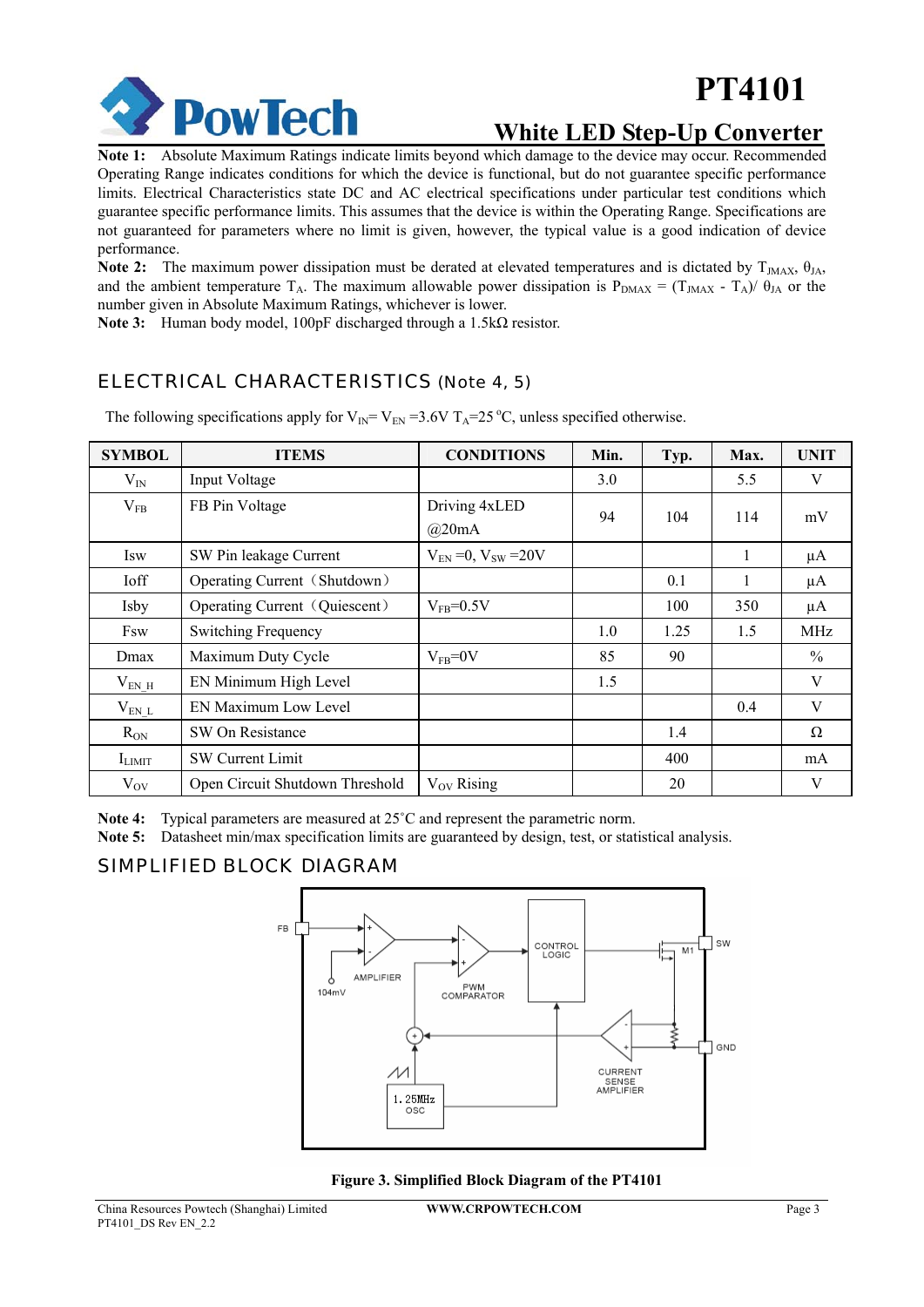

### OPERATION DESCRIPTION

The PT4101 uses a constant frequency, peak current mode boost regulator architecture to regulate the series string of white LEDs. The operation of the PT4101can be understood by referring to the simplified block diagram shown above. At the start of each oscillator cycle, the control logic turns on the power switch M1. The signal at the non-inverting input of the PWM comparator is proportional to the switch current, summed together with a portion of the oscillator ramp. When this signal reaches the level set by the output of error amplifier, the PWM comparator resets the latch in the control logic and turns off the power switch. In this manner, error amplifier sets the correct peak current level to keep the LED current in regulation. If the feedback voltage starts to drop, the output of the error amplifier increases. This results in more current to flow through M1, hence increasing the power delivered to the output.

### TYPICAL PERFORMANCE CHARACTERISTICS

#### **Driving Capability Dimming Control using PWM signal to EN pin**

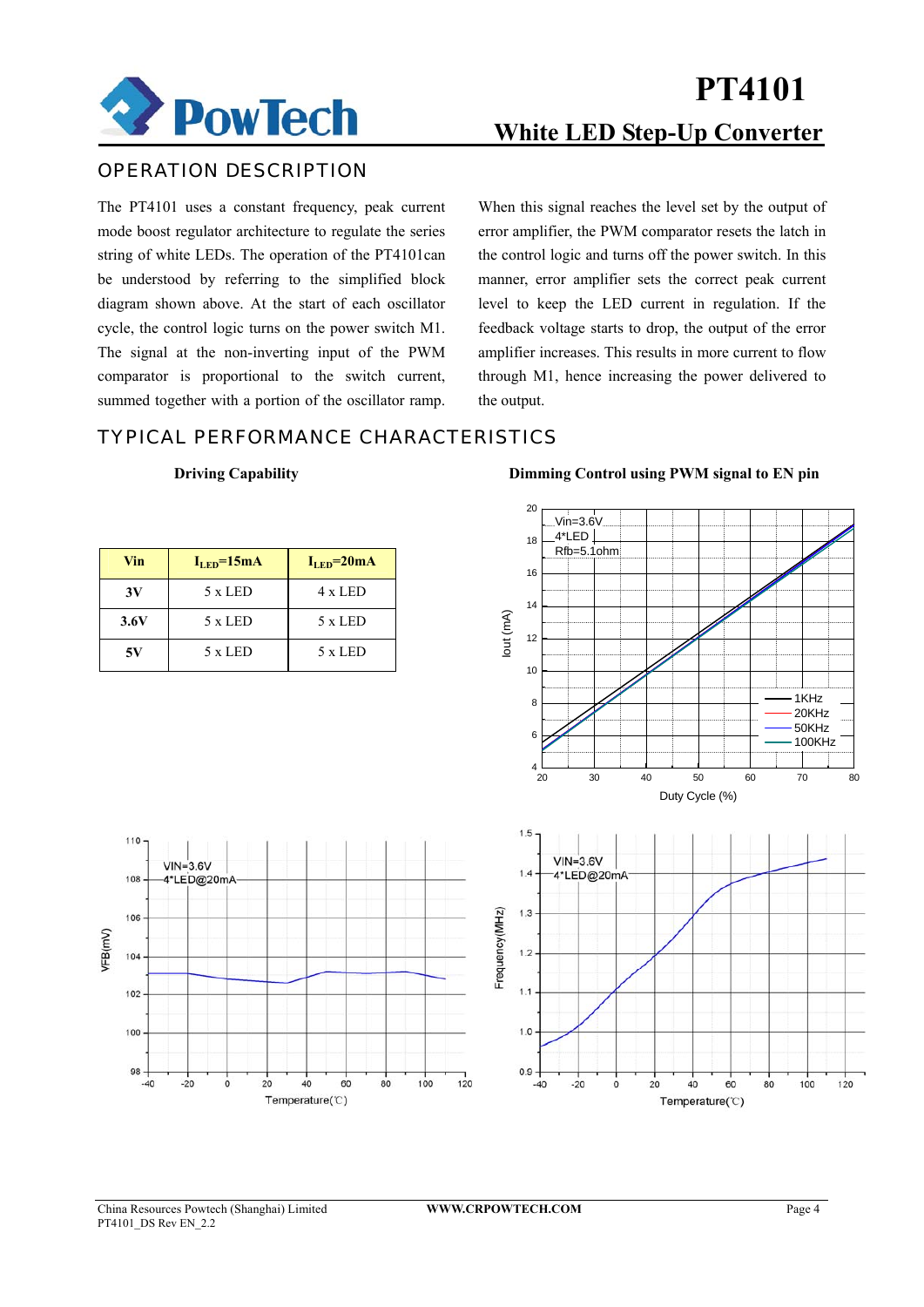

## **White LED Step-Up Converter PT4101**

### APPLICATION INFORMATION

#### **Inductor Selections**

For most of the applications of the PT4101, it is recommended to use an inductor of 22uH. Although small size is one of the major factors in selecting an inductor, the smaller and thinner inductors give higher core losses at 1.25MHz and DRC, resulting in lower efficiencies. The following tab le provides a list of recommended inductors:

| <b>PART</b>   | <b>DCR</b> | <b>CURRENT RATING</b> | <b>MANUFACTURER</b> |  |
|---------------|------------|-----------------------|---------------------|--|
| <b>NUMBER</b> | $(\Omega)$ | (mA)                  |                     |  |
| LQH3C220      | 0.71       | 250                   | <b>MURATA</b>       |  |
| CDRH3D16-220  | 0.53       | 350                   | <b>SUMIDA</b>       |  |
| LB2012B220M   | 17         | 75                    | <b>TAIYO YUDEN</b>  |  |
| LEM2520-220   | 5.5        | 125                   | <b>TAIYO YUDEN</b>  |  |
| EJPC220KF     | 4.0        | 160                   | <b>PANASONIC</b>    |  |

#### $\bullet$  Capacitor Selection

The small size of ceramic capacitors makes them ideal for PT4101 applications. X5R and X7R types are recommended because they retain their capacitance over wider voltage and temperature ranges than other types such as Y5V or Z5U. A 1μF input capacitor and a 0.22 μF output capacitor are sufficient for most PT4101 applications.

#### **•** Diodes Selection

Schottky diodes, with their low forward voltage drop and fast reverse recovery, are the ideal choices for PT4101 applications. The forward voltage drop of a Schottky diode represents the conduction losses in the diode, while the diode capacitance ( $C_T$  or  $C_D$ ) represents the switching losses. For diode selection, both forward voltage drop and diode capacitance need to be considered. Schottky diodes with higher current ratings usually have lower forward voltage drop and larger diode capacitance, which can cause significant switching losses at the 1.25MHz switching frequency of the PT4101. A Schottky diode rated at 100mA to 200mA is sufficient for most PT4101 applications. Some recommended Schottky diodes are listed in the following table:

|                    | <b>FORWARD</b> | <b>VOLTAGE</b><br><b>DIODE</b> |                                           |         |  |
|--------------------|----------------|--------------------------------|-------------------------------------------|---------|--|
| <b>PART NUMBER</b> | <b>CURRENT</b> | <b>DROP</b>                    | <b>MANUFACTURER</b><br><b>CAPACITANCE</b> |         |  |
|                    | (mA)           | (V)                            | (pF)                                      |         |  |
| CMDSH-3            | 100            | 0.58@100mA                     | 7.0@10V                                   | Central |  |
| CMDSH2-3           | 200            | 0.49@200mA                     | 15@10v                                    | Central |  |
| BAT54              | 200            | 0.53@100mA                     | 10@25v                                    | Zetex   |  |

#### **LED Current Control**

The LED current is controlled by the feedback resistor. The feedback reference is 104mV. The LED current is 104mV/Rfb. In order to have accurate LED current, precision resistors are preferred (1% is recommended). The formula and table for  $R_{FB}$  selection are shown below

**ILED**(**mA**) **RFB Value**(**Ω**) 5 20.8 10 10.4 15 6.93 20 5.1

$$
R_{FB} = 104 \, mV/I_{LED}
$$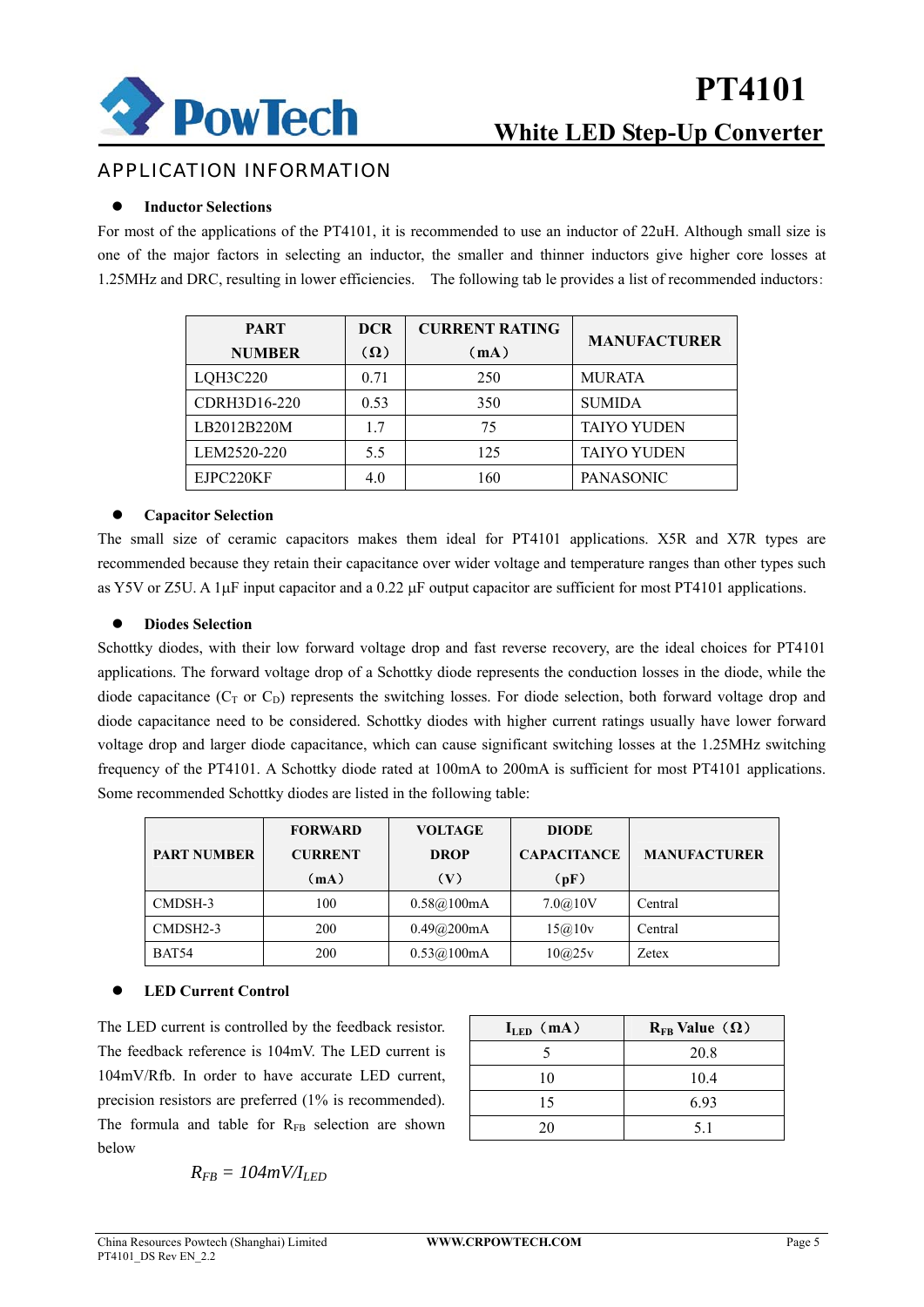

#### **Open Circuit Protection**

Open circuit protection will shut off the PT4101 if the output voltage goes too high when the OV pin is tied to the output. In some cases an LED may fail, which will result in the feedback voltage always being zero. The PT4101 will then switch at its maximum duty cycle boosting the output voltage higher and higher. By connecting the OV pin to the top of the LED string the PT4101 checks this condition and if the output ever exceeds 20V, the PT4101 will shut down. The part will not switch again until the power is recycled.

#### **Dimming Control**

There are three different types of dimming control circuits:

#### **1. Using a DC Voltage**

For some applications, the preferred method of brightness control is a variable DC voltage to adjust the LED current. The dimming control using a DC voltage is shown in Figure 3. As the DC voltage increases, the voltage drop on R2 increases and the voltage drop on R1 decreases. Thus, the LED current decreases. The selection of R2 and R3 will make the current from the variable DC source much smaller than the LED current and much larger than the FB pin bias current.



**Figure 4. Dimming Control Using a DC Voltage**

#### **2. Using a PWM Signal to EN Pin**

With the PWM signal applied to the EN pin, the PT4101 is turned on or off by the PWM signal. The LEDs operate at either zero or full current. The average LED current increases proportionally with the duty cycle of the PWM signal. A 0% duty cycle corresponds to zero LED current. A 100% duty cycle corresponds to full current. The frequency range of the PWM signal

## **PT4101**

### **White LED Step-Up Converter**

should be up to 100KHz.



**Figure5. Dimming Control Using a PWM Signal** 

#### **3. Using a Filtered PWM Signal**

The filtered PWM signal can be considered as an adjustable DC voltage. It can be used to replace the variable DC voltage source in dimming control. The circuit is shown in Figure 5.



**Figure 6. Dimming Control Using a Filtered PWM Signal** 

#### **Board Layout Consideration**

As with all switching regulators, careful attention must be paid to the PCB board layout and component placement. To maximize efficiency, switch rise and fall times are made as short as possible. To prevent electromagnetic interference (EMI) problems, proper layout of the high frequency switching path is essential. The voltage signal of the SW pin has sharp rise and fall edges. Minimize the length and area of all traces connected to the SW pin and always use a ground plane under the switching regulator to minimize interplane coupling. In addition, the ground connection for the feedback resistor R1 should be tied directly to the GND pin and not shared with any other component, ensuring a clean, noise-free connection.